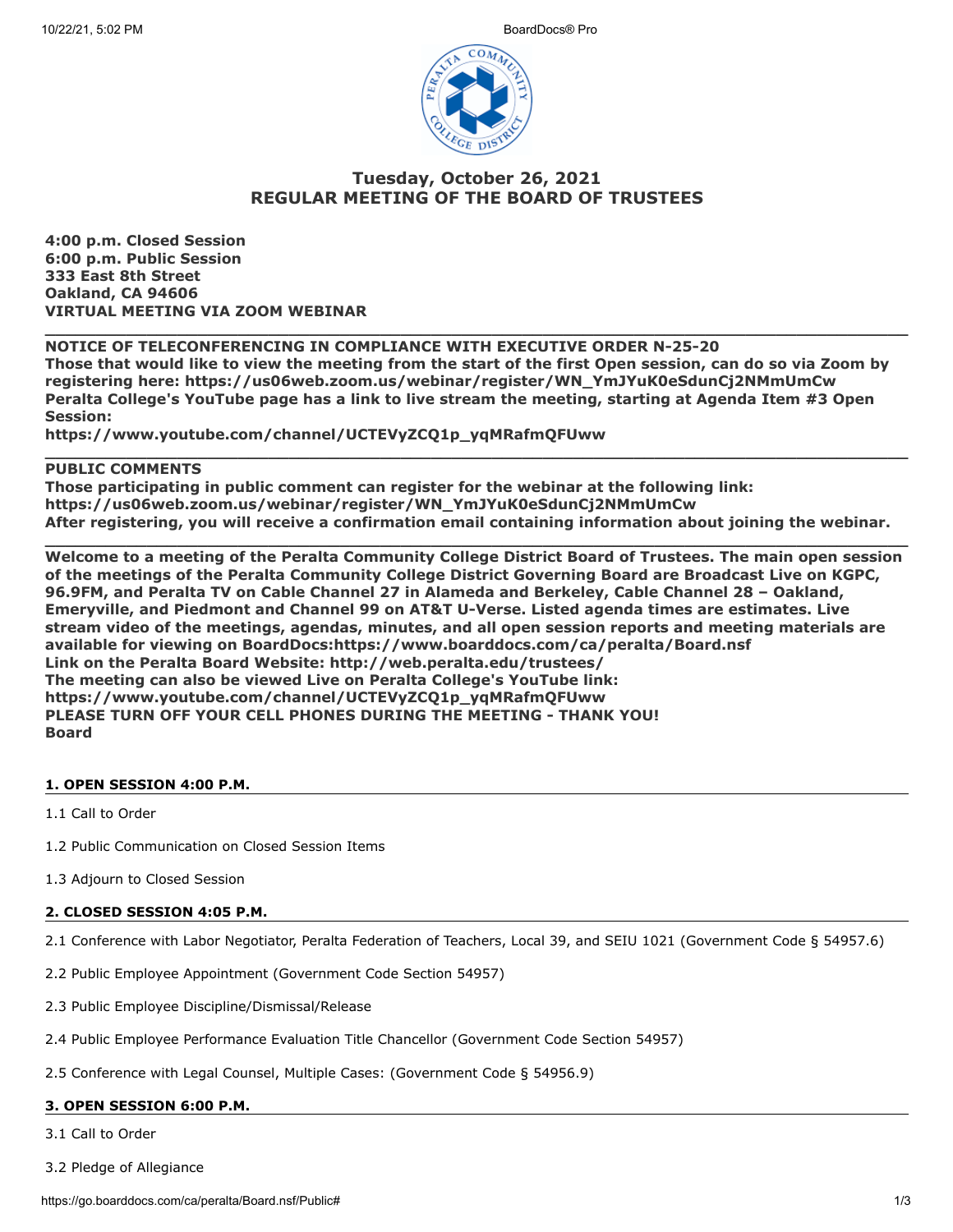- 3.3 Roll Call
- 3.4 Affirmation of the Statement of Cooperation
- 3.5 Report of Action Taken in Closed Session
- 3.6 Approval of the Agenda
- 3.7 Approval of the Minutes
- 3.8 Associated Student Government Reports
- 3.9 Peralta Classified Senate Report
- 3.10 District Academic Senate Report
- 3.11 Public Communication
- 3.12 Chancellor's Reports

### **4. PRESENTATIONS**

4.1 CARES/HEERF FUNDS REPORT. Presenter: All College Presidents

#### **5. INFORMATIONAL ITEMS**

5.1 First Reading of the New Functional Map for the District. Presenter: Dr. Janet Fulks

### **6. CONSENT CALENDAR - CHANCELLOR'S OFFICE**

6.1 Consider Approval of Out of State Travel pursuant to Board Policy 7400. Presenter: Interim Chancellor Dr. Jannett N. **Jackson** 

### **7. CONSENT CALENDAR - ACADEMIC AFFAIRS**

7.1 Consider Approval of an Addendum to the Independent Contractor Agreement for Jason Ho / Focus International Advertising in the Amount of \$35,000. Presenter: President Rudy Besikof

7.2 Consider Approval of Course and Program Additions, Deactivations and Changes. Presenter: Vice Chancellor Brown

7.3 Consider Approval of the Alameda Family Services Early Head Start/Head Start license agreement with College of Alameda, from November 1, 2021 to November 30, 2028; Presenter: President Nathaniel Jones.

7.4 Consider Approval for Laney College to Accept the \$125,000 California Apprenticeship Initiative (CAI) High Road Training Partnership (HRTP) Grant from the State Chancellor's office. Presenter: President, Rudy Besikof

7.5 Consider Acceptance of a Grant Award of the Dual Enrollment for Equitable Completion Grant for \$300,000.00 for three years, to Berkeley City College. Presenter: President Angelica Garcia

### **8. CONSENT CALENDAR - FINANCE**

8.1 Annual Financial and Budget Report - Community College Financial Statement (CCFS-311A) for fiscal year 2020-21. Presenter: Interim Vice Chancellor Adil Ahmed

8.2 Consider Review of Budget Transfer Report for the Period Covering from September 1, 2021 through September 30, 2021. Presenter: Interim Vice Chancellor Adil Ahmed

8.3 Review of Purchase Order Report for the Period Covering from September 1, 2021 Through September 30, 2021. Presenter: Interim Vice Chancellor Adil Ahmed

8.4 Consider Review of the Warrant/Payment Report for the Period Covering September 1, 2021 Through September 30, 2021. Presenter: Interim Vice Chancellor Adil Ahmed

### **9. CONSENT CALENDAR - HUMAN RESOURCES**

9.1 Consider Approval of Classified Personnel Items. Presenter: Interim Vice Chancellor Ronald McKinley

#### **10. ACTION ITEMS**